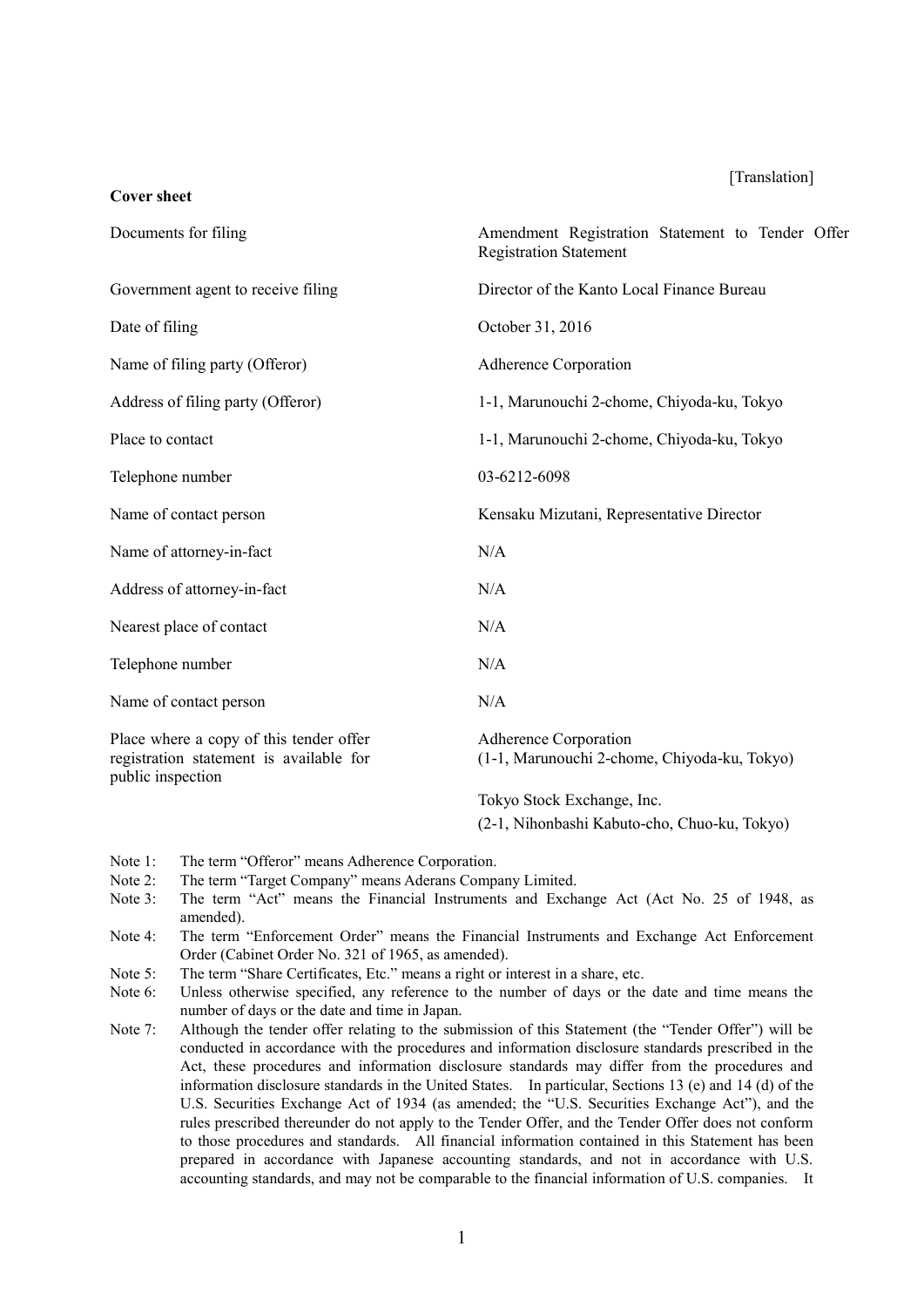may be difficult to enforce any right or claim arising under U.S. federal securities laws because the Offeror is incorporated outside the United States and its officers are non-U.S. residents. It may not be possible to commence legal proceedings against the Offeror and its officers in a non-U.S. court for violations of the U.S. securities laws. In addition, it may not be possible to compel any non-U.S corporation and its subsidiaries and affiliates to subject themselves to a U.S. court's jurisdiction.

- Note 8: Unless otherwise specified, all procedures relating to the Tender Offer are to be conducted entirely in Japanese. If all or any portion of the documentation relating to the Tender Offer is prepared in English and there is any inconsistency between the English documentation and the Japanese documentation, the Japanese documentation will prevail.
- Note 9: This Statement includes "forward-looking statements" as defined in Article 27A of the U.S. Securities Act of 1933 (as amended) and Article 21(E) of the U.S. Securities Exchange Act. Actual results might be materially different from the express or implied predictions including the "forward-looking statements" contained herein due to known or unknown risks, uncertainties or any other factors. Neither the Offeror nor any of its affiliates assures that such express or implied predictions including the "forward-looking statements" contained herein will be achieved. The "forward-looking statements" contained in this Statement have been prepared based on the information possessed by the Offeror as of the date hereof, and, unless otherwise required under applicable laws and regulations, neither the Offeror nor any of its affiliates assumes any obligation to update or revise such statements to reflect any future events or circumstances.
- Note 10: A financial advisor of the Offeror and Tender Offer Agent (including their respective affiliates) may, in their ordinary course of business, purchase shares or bonds with stock acquisition rights in the Target Company for their own accounts or for the accounts of their clients prior to the Tender Offer or during the period for the Tender Offer (the "Tender Offer Period") outside the Tender Offer in accordance with the requirements of Rule 14e-5(b)(12) of the U.S. Securities Exchange Act or take actions for such purchase to the extent permitted by financial instruments and exchange related laws and regulations of Japan. If any information concerning such purchase is disclosed in Japan, the relevant financial adviser or Tender Offer Agent who conducted such purchase will disclose such information on their English website (or by any other means of public disclosure).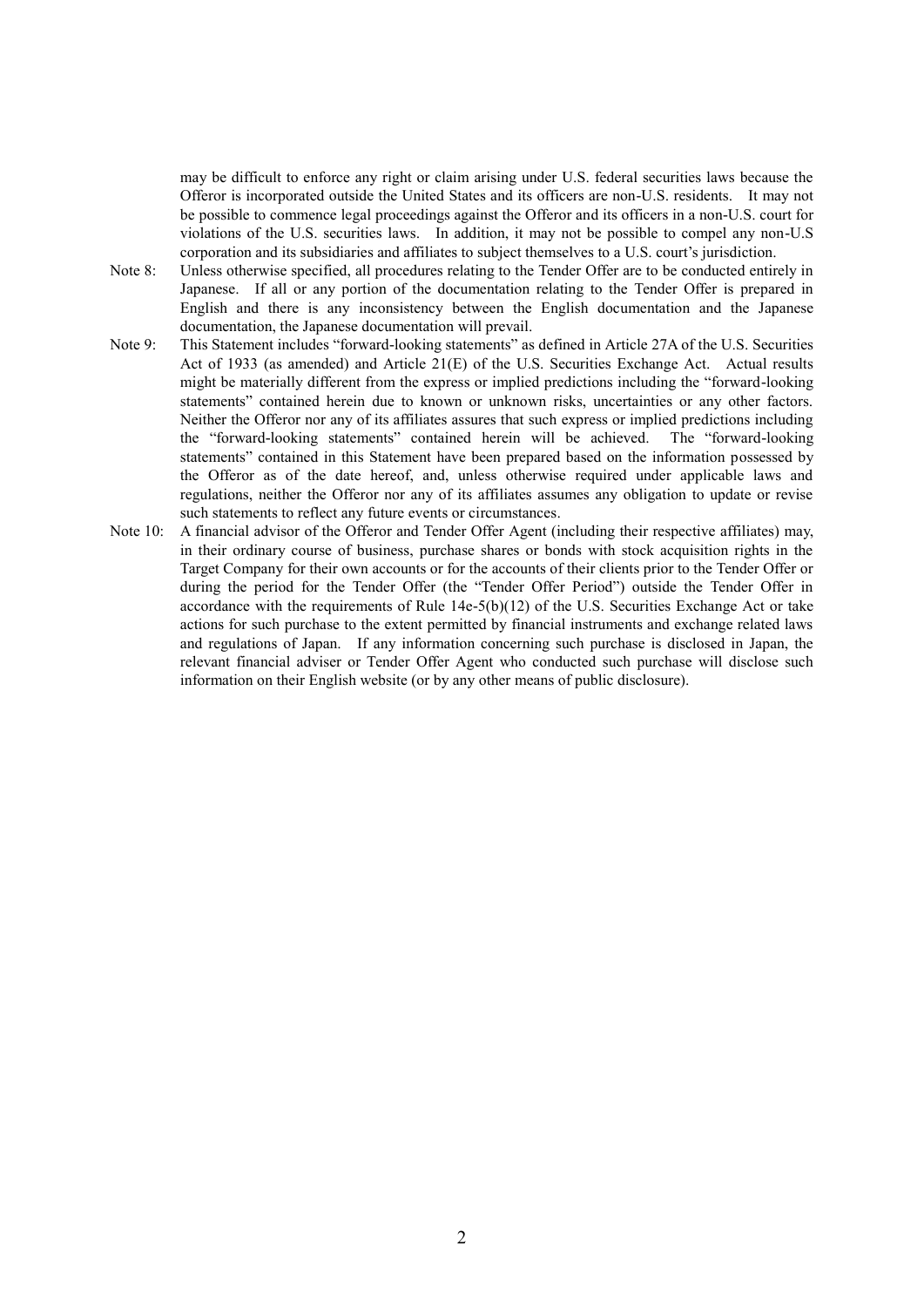## **1. Reason for filing amendment registration statement to Tender Offer Registration Statement**

In order to make partial amendments to the statements in the Tender Offer Registration Statement filed on October 17, 2016 and the statements in the Public Notice of Commencement of Tender Offer dated October 17, 2016 attached thereto, the Offeror hereby files this amendment registration statement for the Tender Offer Registration Statement pursuant to Article 27-8, Paragraph 1 and Paragraph 2 of the Act.

## **2. Matters to be amended**

A. Tender Offer Registration Statement

I. Terms and conditions of tender offer

6. Licenses, Etc. concerning acquisition of Share Certificates, Etc.

- (2) Relevant laws and regulations
	- (ii) U.S. Hart-Scott-Rodino Antitrust Improvements Act of 1976
- (3) Date and number of approval

(ii) U.S. Antitrust Act

B. Attachment to Tender Offer Registration Statement Public Notice of Commencement of Tender Offer dated October 17, 2016

# **3. Content before and after amendment**

Amendments are indicated with underlines.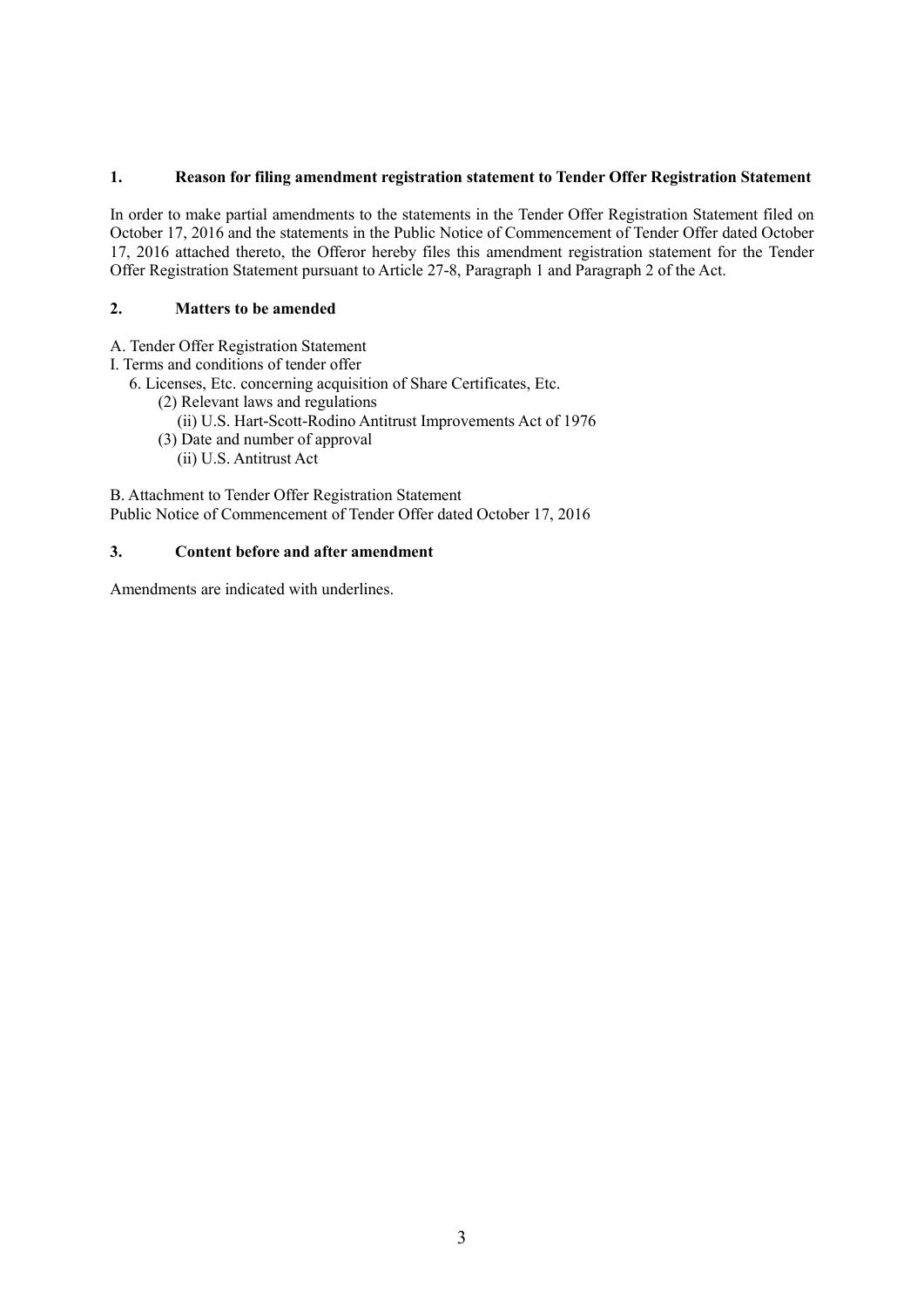- **A. Tender Offer Registration Statement**
- **I. Terms and conditions of tender offer**
- **6. Licenses, Etc. concerning acquisition of Share Certificates, Etc.**
- (2) Relevant laws and regulations
- (ii) U.S. Hart-Scott-Rodino Antitrust Improvements Act of 1976

(Before amendment)

The Offeror shall, in accordance with the U.S. Hart-Scott-Rodino Antitrust Improvements Act of 1976 (as amended; the "U.S. Antitrust Act"), give prior notification to the U.S. Department of Justice Antitrust Division and the U. S. Federal Trade Commission (collectively, the "U.S. Antitrust Authorities") regarding the Share Acquisition in advance of the Share Acquisition. The Offeror will be able to carry out the Share Acquisition after 15 days (or, if early termination of the waiting period is permitted, a number of days less than 15) have passed since the prior notification above, unless any of the U.S. Antitrust Authorities issues a request for providing additional information (a "Second Request"). If a Second Request is issued, unless any of the U.S. Antitrust Authorities obtains an injunction against the Share Acquisition from a U.S. federal court, the Offeror will be able to carry out the Share Acquisition upon the expiration of an extended waiting period of ten days after it completes provision of additional information pursuant to the Second Request.

The prior notification regarding the Share Acquisition made to the U.S. Antitrust Authorities was accepted on October 14, 2016 (local time). If any such injunction is not issued and such a waiting period or extended waiting period expires before the day immediately preceding the expiration date of the Tender Offer Period or an extended Tender Offer Period, the Offeror shall immediately submit an amendment statement hereto in accordance with Article 27-8, Paragraph 2 of the Act. If any such injunction is issued or such a waiting period does not expire before the day immediately preceding the expiration date of the Tender Offer Period (or an extended Tender Offer Period), the Tender Offer Period or the commencement date of settlement may be extended. In such cases, the Offeror may withdraw the Tender Offer as it will be deemed that an event set out in Article 14, Paragraph 1, Item (4) of the Enforcement Order has occurred as described in "(2) Conditions of withdrawal, etc. of the tender offer, details thereof and method of disclosure of withdrawal, etc." of "11. Other conditions and methods of purchase" below.

## (After amendment)

The Offeror shall, in accordance with the U.S. Hart-Scott-Rodino Antitrust Improvements Act of 1976 (as amended; the "U.S. Antitrust Act"), give prior notification to the U.S. Department of Justice Antitrust Division and the U. S. Federal Trade Commission (collectively, the "U.S. Antitrust Authorities") regarding the Share Acquisition in advance of the Share Acquisition. The Offeror will be able to carry out the Share Acquisition after 15 days (or, if early termination of the waiting period is permitted, a number of days less than 15) have passed since the prior notification above, unless any of the U.S. Antitrust Authorities issues a request for providing additional information (a "Second Request"). If a Second Request is issued, unless any of the U.S. Antitrust Authorities obtains an injunction against the Share Acquisition from a U.S. federal court, the Offeror will be able to carry out the Share Acquisition upon the expiration of an extended waiting period of ten days after it completes provision of additional information pursuant to the Second Request.

The prior notification regarding the Share Acquisition made to the U.S. Antitrust Authorities was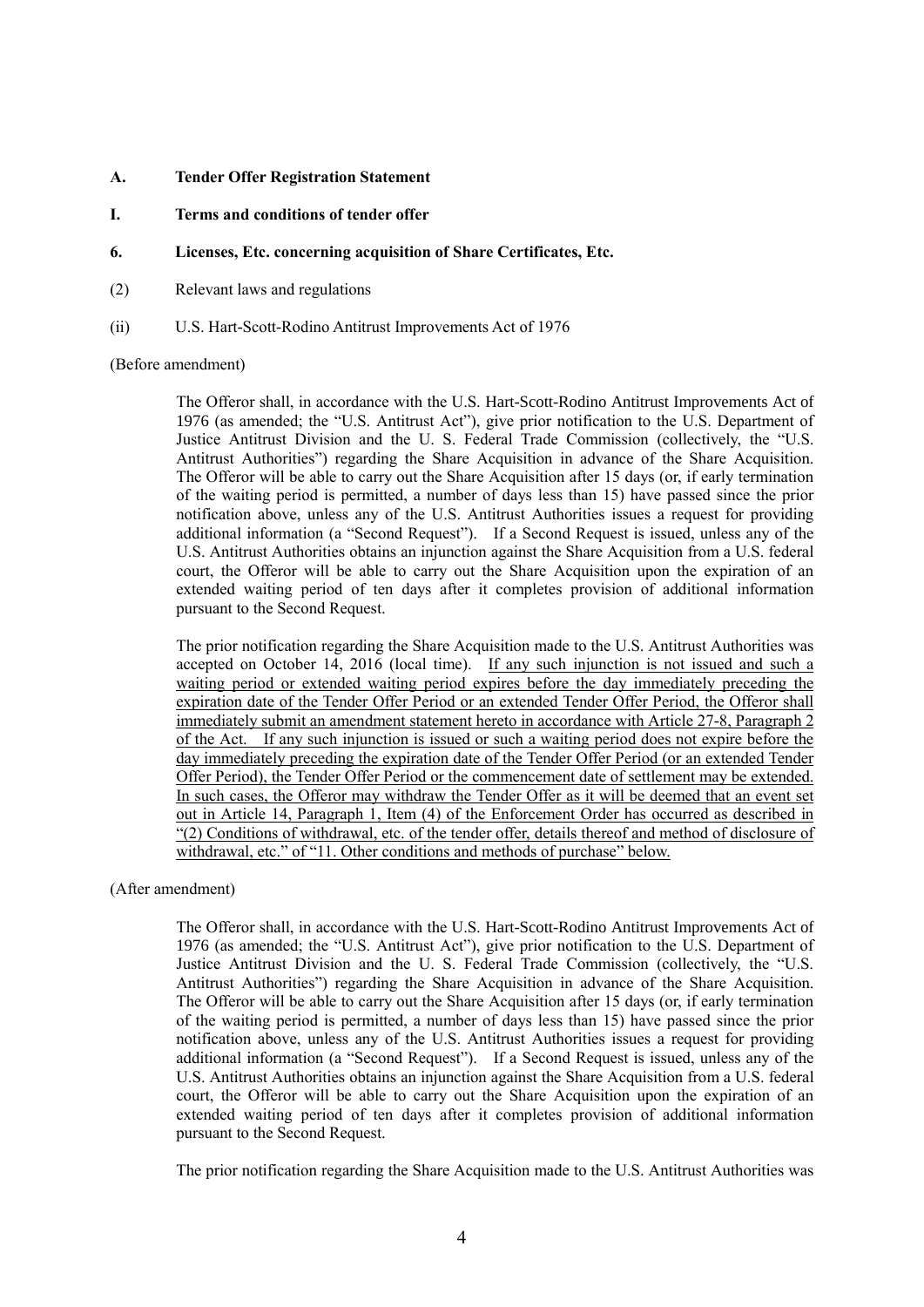accepted on October 14, 2016 (local time) and the waiting period above expired at 9:55 a.m. on October 27, 2016 (local time) since no Second Request and no injunction above has been issued and the early termination of the waiting period was permitted.

- (3) Date and number of approval
- (ii) U.S. Antitrust Act

(Before amendment)

N/A

(After amendment)

| Date of approval:   | October 27, 2016 (local time) (due to expiration of the waiting<br>period for the reason that no Second Request and no injunction<br>against the Share Acquisition has been issued and a notice of the<br>early termination of the waiting period was received.) |
|---------------------|------------------------------------------------------------------------------------------------------------------------------------------------------------------------------------------------------------------------------------------------------------------|
| Number of approval: | 20170070                                                                                                                                                                                                                                                         |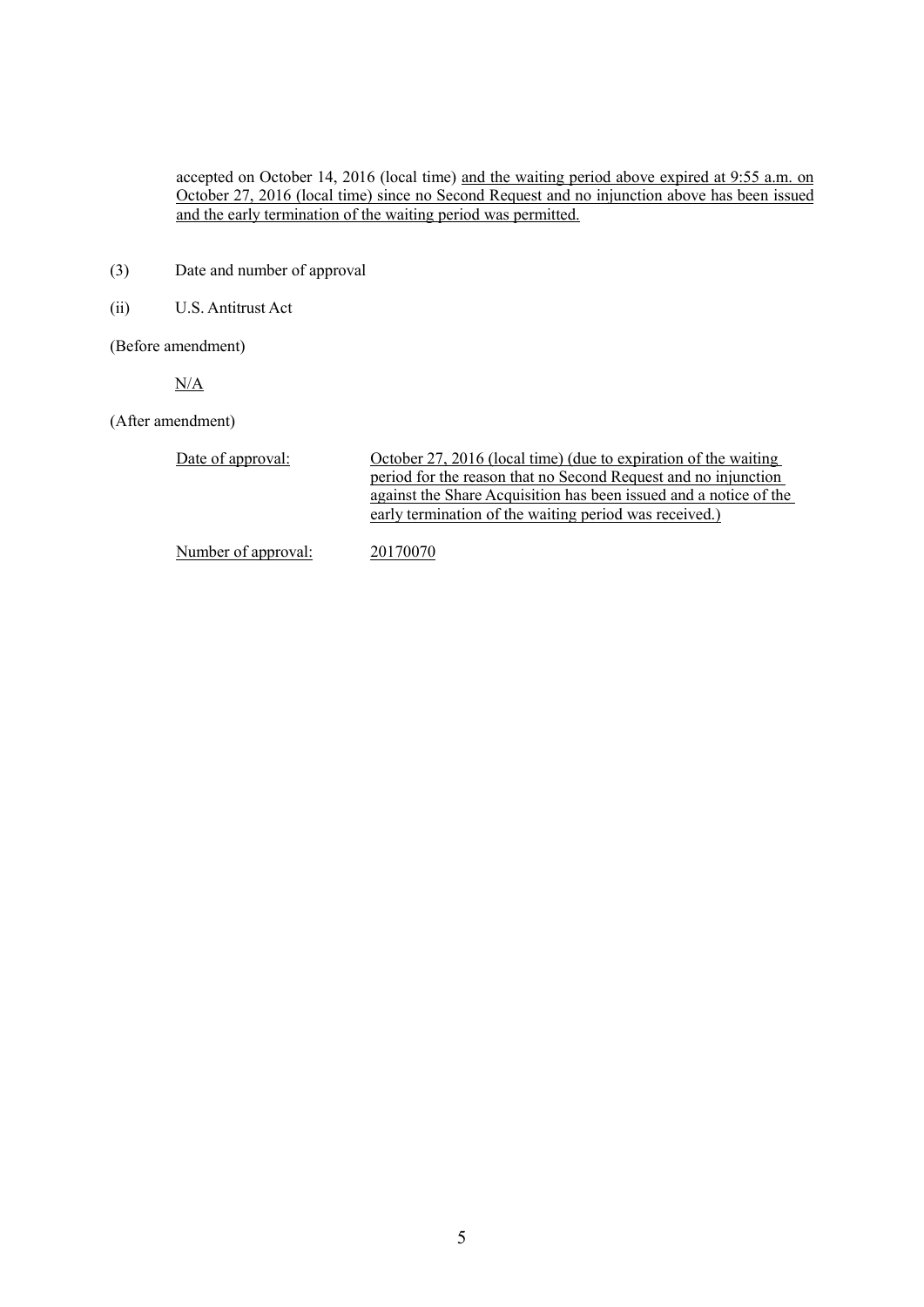## **B. Attachment to Tender Offer Registration Statement**

Public Notice of Commencement of Tender Offer as of October 17, 2016

- 1. Purposes of tender offer
- (1) Outline of the Tender Offer

(Before amendment)

### (Omitted)

Note 2: "Ownership ratio" means the ratio (rounded to two decimal points; the same applies for ownership ratios hereinafter) of the number of shares held by the relevant shareholder to the number of shares (41,404,411 shares; the "Total Number of Target Company Voting Shares") resulting from the following formula: the difference of (A) the sum total (43,787,520 shares) of (i) the total number of issued shares (37,246,388 shares) as of August 31, 2016 stated in the quarterly report for the second quarter of the 48th term filed on October 14, 2016 by the Target Company (the "Quarterly Report for the Second Quarter of the 48th Term of the Target Company") and (ii) the sum of (a) the number of Target Company Shares (1,852,900 shares) underlying the Stock Acquisition Rights (1,275 Fourth Series Stock Acquisition Rights, 2,803 Fifth Series Stock Acquisition Rights, 3,552 Sixth Series Stock Acquisition Rights, 4,859 Seventh Series Stock Acquisition Rights, and 6,040 Eighth Series Stock Acquisition Rights), the number of which is obtained by deducting the number of the Stock Acquisition Rights that had expired by August 31, 2016 (according to the Target Company, 30 Seventh Series Stock Acquisition Rights had expired by August 31, 2016) from the number of the Fourth Series Stock Acquisition Rights (1,275 stock acquisition rights), the Fifth Series Stock Acquisition Rights (2,803 stock acquisition rights), the Sixth Series Stock Acquisition Rights (3,552 stock acquisition rights), and the Seventh Series Stock Acquisition Rights (4,889 stock acquisition rights) as of February 29, 2016 stated in the securities report for the 47th term filed on May 26, 2016 by the Target Company (the "Securities Report for the 47th Term of the Target Company") as well as the Eighth Series Stock Acquisition Rights (6,040 stock acquisition rights) stated in "Notice Regarding Issuance of Stock Acquisition Rights as Stock Options (Aderans Co., Ltd. Eighth Series Stock Acquisition Rights)" published on May 26, 2016 by the Target Company and "Notice Regarding Detail of Issuance of Stock Acquisition Rights as Stock Options (Aderans Co., Ltd. Eighth Series Stock Acquisition Rights as Stock Options)" published on July 27, 2016 by the Target Company plus (b) the number of the Target Company Shares (4,688,232 shares) underlying the stock acquisition rights attached to the Convertible Bonds (2,000 stock acquisition rights) as of February 29, 2016 stated in the Securities Report for the 47th Term of the Target Company (according to the Target Company, no stock acquisition rights attached to the Convertible Bonds had expired by August 31, 2016) minus (B) the number of treasury shares held by the Target Company (2,383,109 shares) as of August 31, 2016 stated in the "Summary of Accounts for the Second Quarter of the Term Ending February 2017 (Japanese GAAP) (Consolidated)" published on October 14, 2016 by the Target Company (the "Summary of Accounts for the Second Quarter of the Target Company").

#### (Omitted)

(After amendment)

#### (Omitted)

Note 2: "Ownership ratio" means the ratio (rounded to two decimal points; the same applies for ownership ratios hereinafter) of the number of shares held by the relevant shareholder to the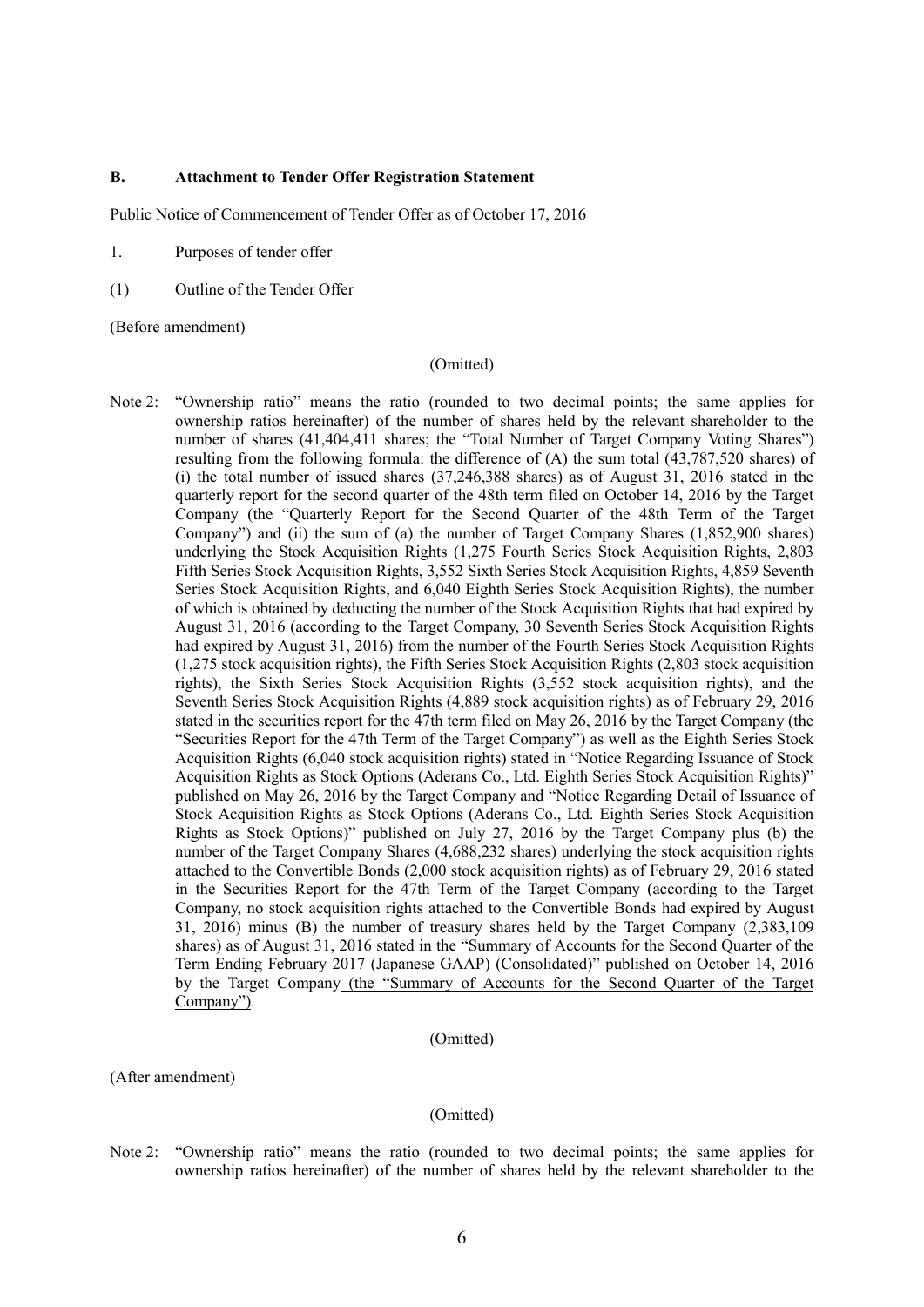number of shares (41,404,411 shares; the "Total Number of Target Company Voting Shares") resulting from the following formula: the difference of (A) the sum total (43,787,520 shares) of (i) the total number of issued shares (37,246,388 shares) as of August 31, 2016 stated in the quarterly report for the second quarter of the 48th term filed on October 14, 2016 by the Target Company (the "Quarterly Report for the Second Quarter of the 48th Term of the Target Company") and (ii) the sum of (a) the number of Target Company Shares (1,852,900 shares) underlying the Stock Acquisition Rights (1,275 Fourth Series Stock Acquisition Rights, 2,803 Fifth Series Stock Acquisition Rights, 3,552 Sixth Series Stock Acquisition Rights, 4,859 Seventh Series Stock Acquisition Rights, and 6,040 Eighth Series Stock Acquisition Rights), the number of which is obtained by deducting the number of the Stock Acquisition Rights that had expired by August 31, 2016 (according to the Target Company, 30 Seventh Series Stock Acquisition Rights had expired by August 31, 2016) from the number of the Fourth Series Stock Acquisition Rights (1,275 stock acquisition rights), the Fifth Series Stock Acquisition Rights (2,803 stock acquisition rights), the Sixth Series Stock Acquisition Rights (3,552 stock acquisition rights), and the Seventh Series Stock Acquisition Rights (4,889 stock acquisition rights) as of February 29, 2016 stated in the securities report for the 47th term filed on May 26, 2016 by the Target Company (the "Securities Report for the 47th Term of the Target Company") as well as the Eighth Series Stock Acquisition Rights (6,040 stock acquisition rights) stated in "Notice Regarding Issuance of Stock Acquisition Rights as Stock Options (Aderans Co., Ltd. Eighth Series Stock Acquisition Rights)" published on May 26, 2016 by the Target Company and "Notice Regarding Detail of Issuance of Stock Acquisition Rights as Stock Options (Aderans Co., Ltd. Eighth Series Stock Acquisition Rights as Stock Options)" published on July 27, 2016 by the Target Company plus (b) the number of the Target Company Shares (4,688,232 shares) underlying the stock acquisition rights attached to the Convertible Bonds (2,000 stock acquisition rights) as of February 29, 2016 stated in the Securities Report for the 47th Term of the Target Company (according to the Target Company, no stock acquisition rights attached to the Convertible Bonds had expired by August 31, 2016) minus (B) the number of treasury shares held by the Target Company (2,383,109 shares) as of August 31, 2016 stated in the "Summary of Accounts for the Second Quarter of the Term Ending February 2017 (Japanese GAAP) (Consolidated)" published on October 14, 2016 by the Target Company.

## (Omitted)

- (3) Measures to ensure fairness of the Tender Offer Price and to avoid conflicts of interest and other measures to ensure fairness of the Tender Offer
- (ii) Obtaining a share valuation report, etc. from an independent third party financial advisor by the Target Company

### (Before amendment)

According to the Target Company Press Release, to express an opinion on the Tender Offer Price, the Target Company requested Plutus Consulting, which is a financial advisor and third party valuation institution independent from the Target Company, the Offeror and Integral, to calculate the value of the Target Company Shares and received the share valuation report from Plutus Consulting on October 13, 2016. It is also stated that Plutus Consulting, which is a financial advisor and third party valuation institution, is not a party related to the Target Company, the Offeror and Integral and does not have any notable material interest in the Tender Offer. It is also stated that the Target Company has not received a fairness opinion on Tender Offer Price from Plutus Consulting.

### (Omitted)

It is also stated that the financial forecasts based on the business plan of the Target Company, which were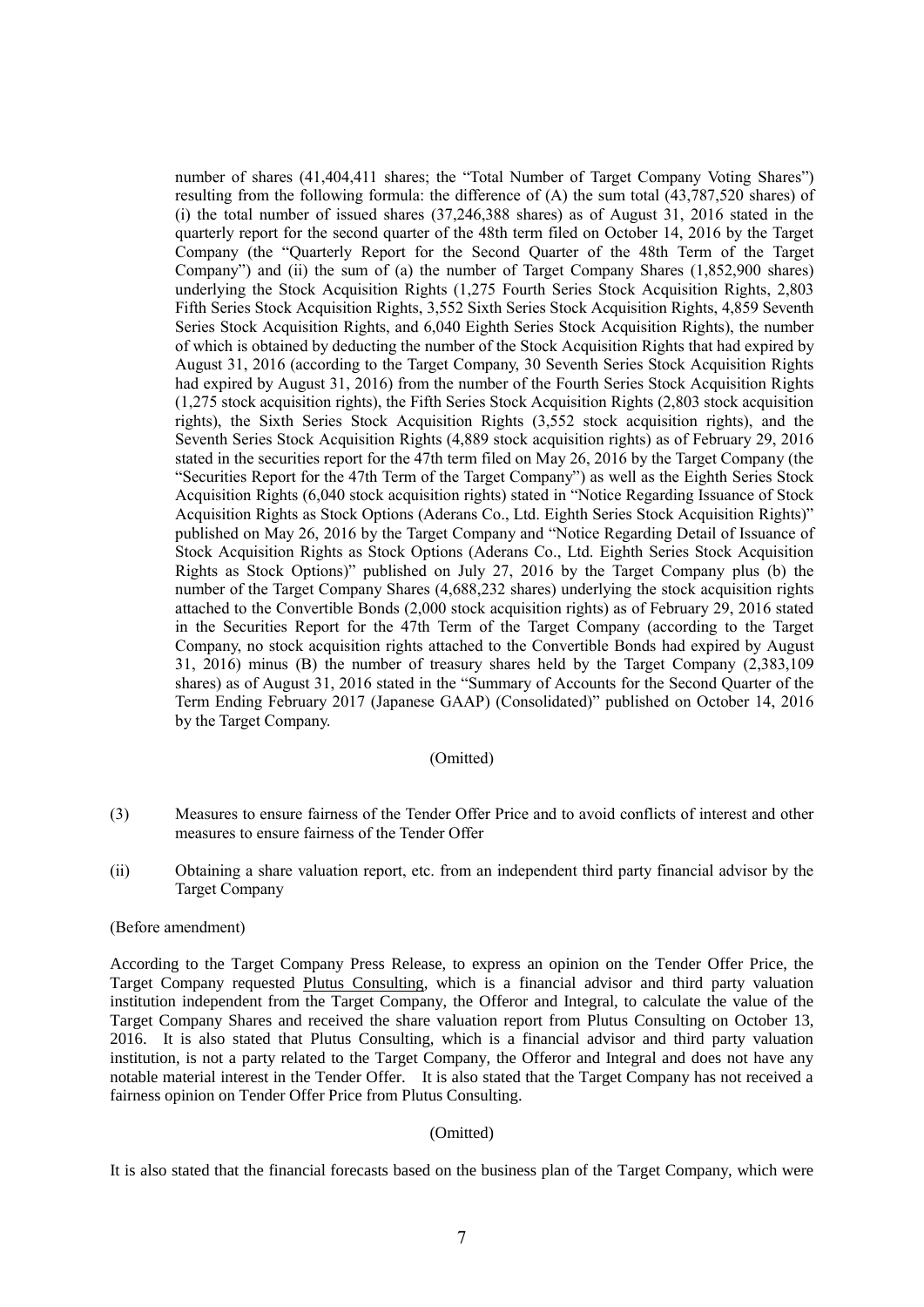used as the basis of calculation using the DCF method, are as provided below. It is also stated that such plan incorporates the impact of downward adjustment of earnings forecast disclosed by the Target Company in the announcement of "Notice regarding Differences between First Two-Quarter Performance Forecast and Actual Results and Revision of Full-Year Performance Forecast" on October 14, 2016. It is also stated that the financial forecasts provided below also include the business years in which significant increase or decrease in earnings is expected. It is also stated that specifically, in the fiscal year ending February 2017 and the fiscal year ending February 2018, a significant decrease in earnings is expected compared to the fiscal year immediately preceding each of such fiscal years mainly due to reasons such as slowdown in acquiring new customers in Fontaine business (Ready-Made) due to the entry of competitors and companies in different business into the low-end wig market and increase in shop-related costs and labor costs relating to the opening of new shops. It is also stated that between the fiscal year ending February 2019 and the fiscal year ending February 2021, a significant increase in earnings compared to the fiscal year immediately preceding each of such fiscal years is expected by taking measures such as attraction and retention of wig users through the after-services and expansion of business areas in Japan, opening of new Hair Club locations and strengthening of business towards female customers in the U.S., global expansion of Bosley, expansion of healthcare business and strengthening hair restoration business, and meeting the diversified demands and strengthening of after-services in wig and hair growth markets. It is also stated that the synergy effects expected to occur upon implementation of Transaction are not added to the said financial forecasts because it was difficult to make specific estimation at the present time.

### (Omitted)

#### (After amendment)

According to the Target Company Press Release, to express an opinion on the Tender Offer Price, the Target Company requested Plutus Consulting Co., Ltd. ("Plutus Consulting"), which is a financial advisor and third party valuation institution independent from the Target Company, the Offeror and Integral, to calculate the value of the Target Company Shares and received the share valuation report from Plutus Consulting on October 13, 2016. It is also stated that Plutus Consulting, which is a financial advisor and third party valuation institution, is not a party related to the Target Company, the Offeror and Integral and does not have any notable material interest in the Tender Offer. It is also stated that the Target Company has not received a fairness opinion on Tender Offer Price from Plutus Consulting.

#### (Omitted)

It is also stated that the financial forecasts based on the business plan of the Target Company, which were used as the basis of calculation using the DCF method, are as provided below. It is also stated that such plan incorporates the impact of downward adjustment of earnings forecast disclosed by the Target Company in the announcement of "Notice regarding Differences between First Two-Quarter Performance Forecast and Actual Results and Revision of Full-Year Performance Forecast" on October 14, 2016 and "(Correction) Partial Correction to 'Notice regarding Differences between First Two-Quarter Performance Forecast and Actual Results and Revision of Full-Year Performance Forecast'" on October 17, 2016. It is also stated that the financial forecasts provided below also include the business years in which significant increase or decrease in earnings is expected. It is also stated that specifically, in the fiscal year ending February 2017 and the fiscal year ending February 2018, a significant decrease in earnings is expected compared to the fiscal year immediately preceding each of such fiscal years mainly due to reasons such as slowdown in acquiring new customers in Fontaine business (Ready-Made) due to the entry of competitors and companies in different business into the low-end wig market and increase in shop-related costs and labor costs relating to the opening of new shops. It is also stated that between the fiscal year ending February 2019 and the fiscal year ending February 2021, a significant increase in earnings compared to the fiscal year immediately preceding each of such fiscal years is expected by taking measures such as attraction and retention of wig users through the after-services and expansion of business areas in Japan, opening of new Hair Club locations and strengthening of business towards female customers in the U.S., global expansion of Bosley, expansion of healthcare business and strengthening hair restoration business,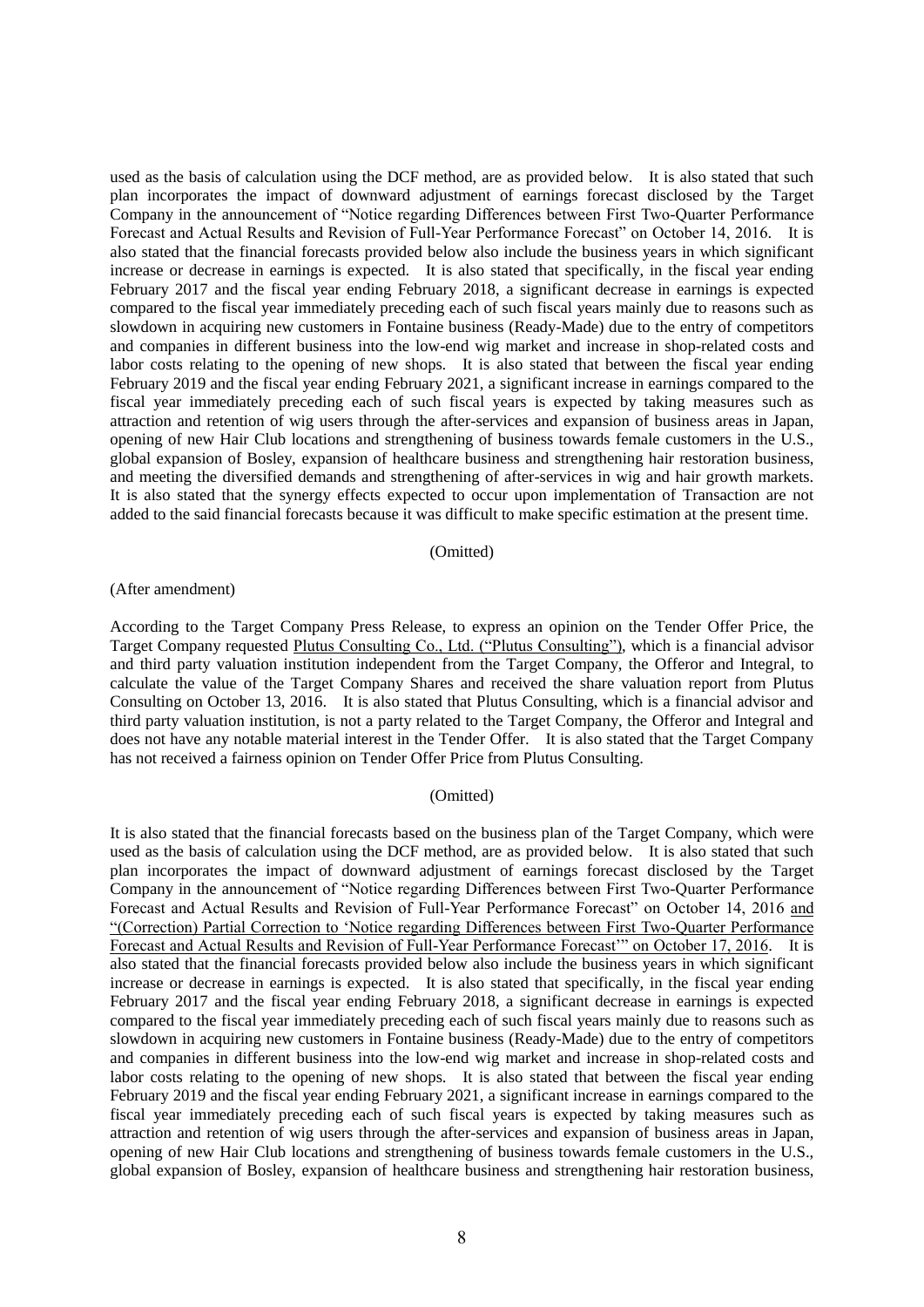and meeting the diversified demands and strengthening of after-services in wig and hair growth markets. It is also stated that the synergy effects expected to occur upon implementation of Transaction are not added to the said financial forecasts because it was difficult to make specific estimation at the present time.

#### (Omitted)

(v) Approvals from all directors without conflicts of interest and opinions from all statutory auditors without conflicts of interest in the Target Company to the effect that they have no objections

(Before amendment)

#### (Omitted)

It is also stated that based on the foregoing, the Target Company resolved at its board of directors meeting held on October 14, 2016 to express an opinion in support of the Tender Offer and to recommend to the Target Company's shareholders to tender their Target Company Shares in response to the Tender Offer, by a unanimous vote of all directors (i.e., 5 directors excluding Mr. Nemoto, who is Representative Director, Chairman and President of the Target Company, and Mr. Tsumura, who is Representative Director and Executive Vice President of the Target Company) who participated in the deliberation and resolution. It is also stated that by a unanimous vote of all directors (i.e., 5 directors excluding Mr. Nemoto, who is Representative Director, Chairman and President of the Target Company, and Mr. Tsumura, who is Representative Director and Executive Vice President of the Target Company), who participated in the deliberation and resolution, such board of directors meeting also resolved to leave the decision to the holders of Stock Acquisition Rights and Convertible Bonds as to whether or not to tender their Stock Acquisition Rights and Convertible Bonds in response to the Tender Offer due to the fact that (a) the decision has been made that the purchase price of Fourth Series Stock Acquisition Rights, Fifth Series Stock Acquisition Rights, Sixth Series Stock Acquisition Rights and Seventh Series Stock Acquisition Rights per stock acquisition right is 1 yen because the exercise price per Target Company Share with respect to such Stock Acquisition Rights (Fourth Series Stock Acquisition Rights: 972 yen, Fifth Series Stock Acquisition Rights: 1,381 yen, Sixth Series Stock Acquisition Rights: 1,571 yen and Seventh Series Stock Acquisition Rights: 1,088 yen) exceeded the Tender Offer Price (620 yen) as of the public announcement date of Tender Offer (October 14, 2016), (b) the decision has been made that the purchase price of Eighth Series Stock Acquisition Rights per stock acquisition right is 10,100 yen which is the difference (101 yen) between the Tender Offer Price and the exercise price per Target Company Share with respect to the Eighth Series Stock Acquisition Rights multiplied by 100 which is the number of Offeror Shares subject to one Eighth Series Stock Acquisition Rights because the exercise price per Target Company Share with respect to the Eighth Stock Acquisition Rights (519 yen) is lower than the Tender Offer Price, but the exercise period begins approximately 1 year and 8 months after the final day of Tender Offer Period, and (c) the price to purchase the Convertible Bonds is 1,453,280 yen which is the face value of Convertible Bonds in the amount of 5,000,000 yen after dividing by the conversion price valid as of the public announcement date of Tender Offer in the amount of 2,133 yen (2,344 shares) (rounding off anything less than 1 share) and multiplying by Tender Offer Price in the amount of 620 yen.

#### (Omitted)

(After amendment)

## (Omitted)

It is also stated that based on the foregoing, the Target Company resolved at its board of directors meeting held on October 14, 2016 to express an opinion in support of the Tender Offer and to recommend to the Target Company's shareholders to tender their Target Company Shares in response to the Tender Offer, by a unanimous vote of all directors (i.e., 5 directors excluding Mr. Nemoto, who is Representative Director,